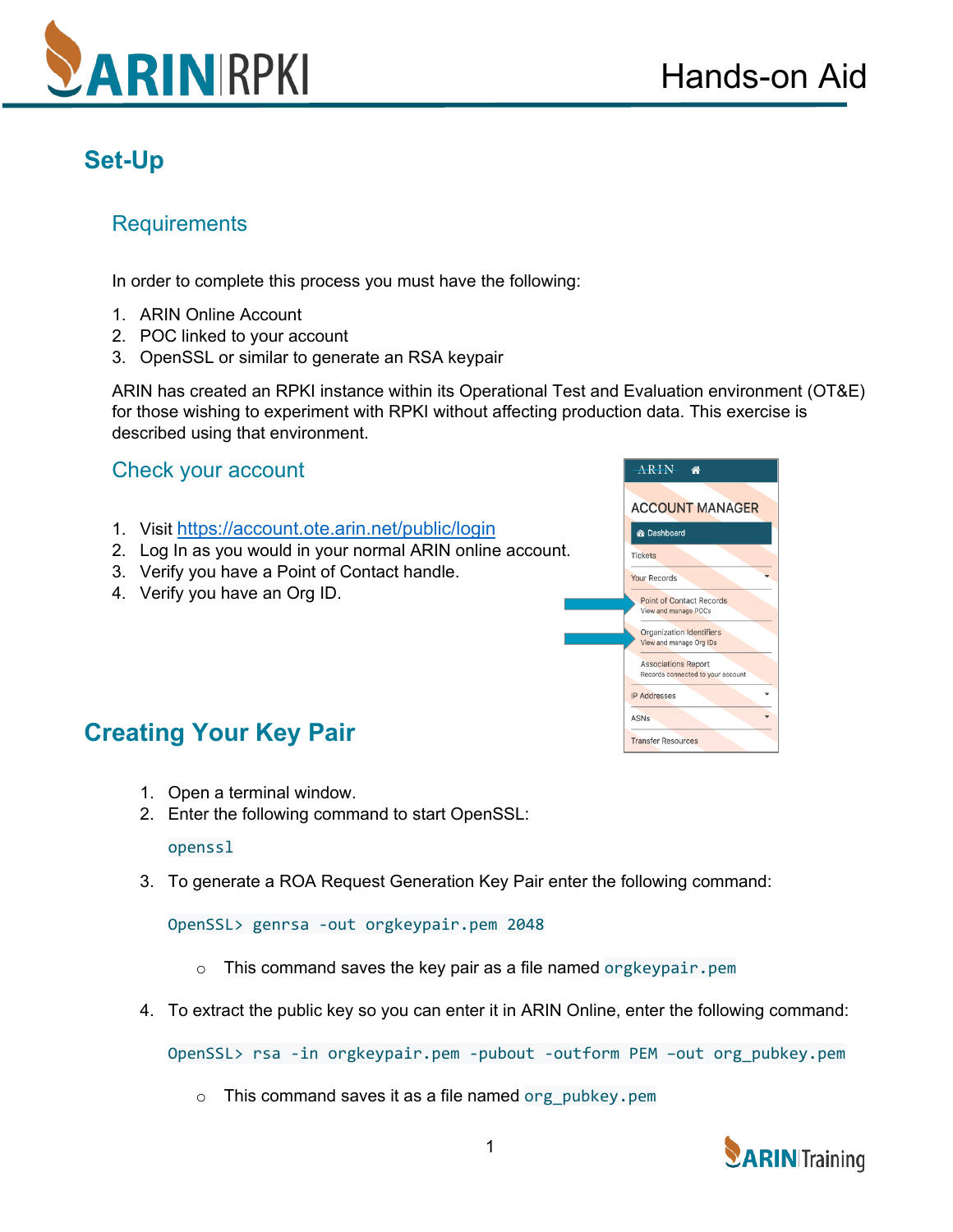

## **Submitting a Certificate Request**

1. After logging into [https://account.ote.arin.net/public/login,](https://account.ote.arin.net/public/login) select **Your Records > Organization Identifiers** from the center tiles or the left side navigation menu.



2. Choose the organization for which you want to configure RPKI.

|                   | Organizations Associated with Your User Acd                                  |
|-------------------|------------------------------------------------------------------------------|
| Voting Contact.   | Organizations are associated with your account if you are linked to any Poin |
| <b>Org Handle</b> | <b>Org Name</b>                                                              |
| <b>JWE-12345</b>  |                                                                              |
|                   |                                                                              |

3. Choose **Actions** and select **Manage RPKI.**



**Note:** ARIN also offers a Delegated RPKI option for organizations that request their own delegated resource certificates and host their own Certificate Authority (CA). We have also added a Publication Service for Delegated RPKI for organizations that want to use delegated RPKI without publishing their own repositories in-house. You can learn more about these options at: <https://www.arin.net/resources/manage/rpki/delegated/>

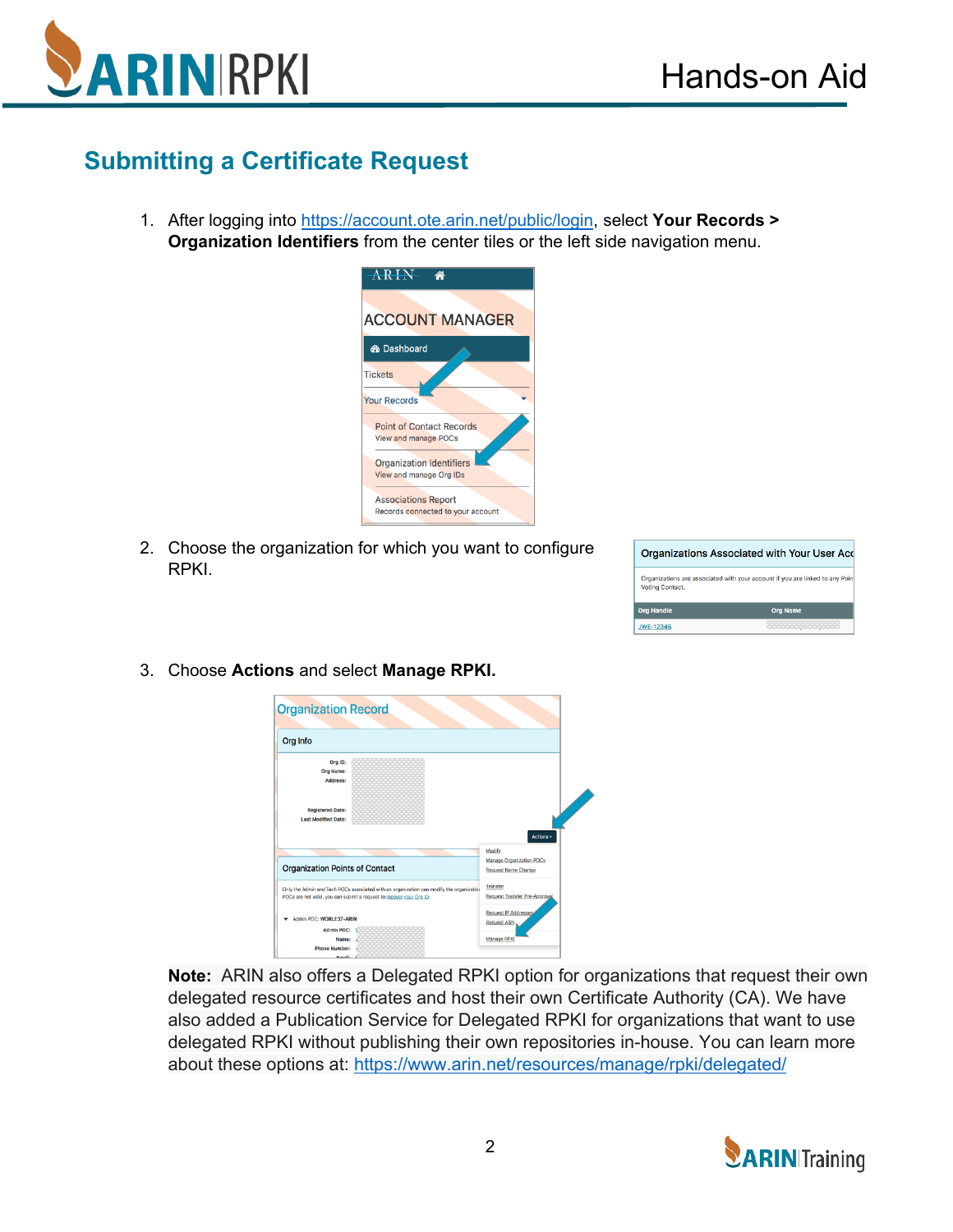

- 4. In the **Hosted RPKI Section,** choose **Configure Hosted.**
- 5. Paste your public key that you created into the **Public Key** field and Choose **Submit**.



- o Choosing **Submit** generates a ticketed request for ARIN to generate a resource certificate covering your Internet number resources.
- o More information on this topic can be found at

### **Creating a ROA using Hosted RPKI at ARIN**

- 1. After logging into<https://account.ote.arin.net/public/login>, select **Your Records > Organization Identifiers** from the tiles or left navigation menu.
- 2. Choose the organization for which you want to configure RPKI.



3. Choose **Actions** and select **Manage RPKI.**

| <b>Organization Record</b>                            |                                                                                                                                                                  |                                                                  |
|-------------------------------------------------------|------------------------------------------------------------------------------------------------------------------------------------------------------------------|------------------------------------------------------------------|
| Org Info                                              |                                                                                                                                                                  |                                                                  |
| <b>Org Name:</b><br><b>Address:</b>                   | Org ID: JWE-12345                                                                                                                                                |                                                                  |
| <b>Registered Date:</b><br><b>Last Modified Date:</b> |                                                                                                                                                                  | Actions -                                                        |
| <b>Organization Points of Contact</b>                 |                                                                                                                                                                  | Modify<br>Manage Organization POCs<br><b>Request Name Change</b> |
|                                                       | Only the Admin and Tech POCs associated with an organization can modify the organization<br>POCs are not valid, you can submit a request to recover your Org ID. | Transfer<br>Request Transfer Pre-Approval                        |
| Admin POC: WORLE37-ARIN                               | Admin POC: WORLE37-ARIN                                                                                                                                          | Request IP Addresses.<br><b>Request ASN</b>                      |
| Name:<br><b>Phone Number:</b><br>Emails               |                                                                                                                                                                  | <b>Manage RPKI</b>                                               |

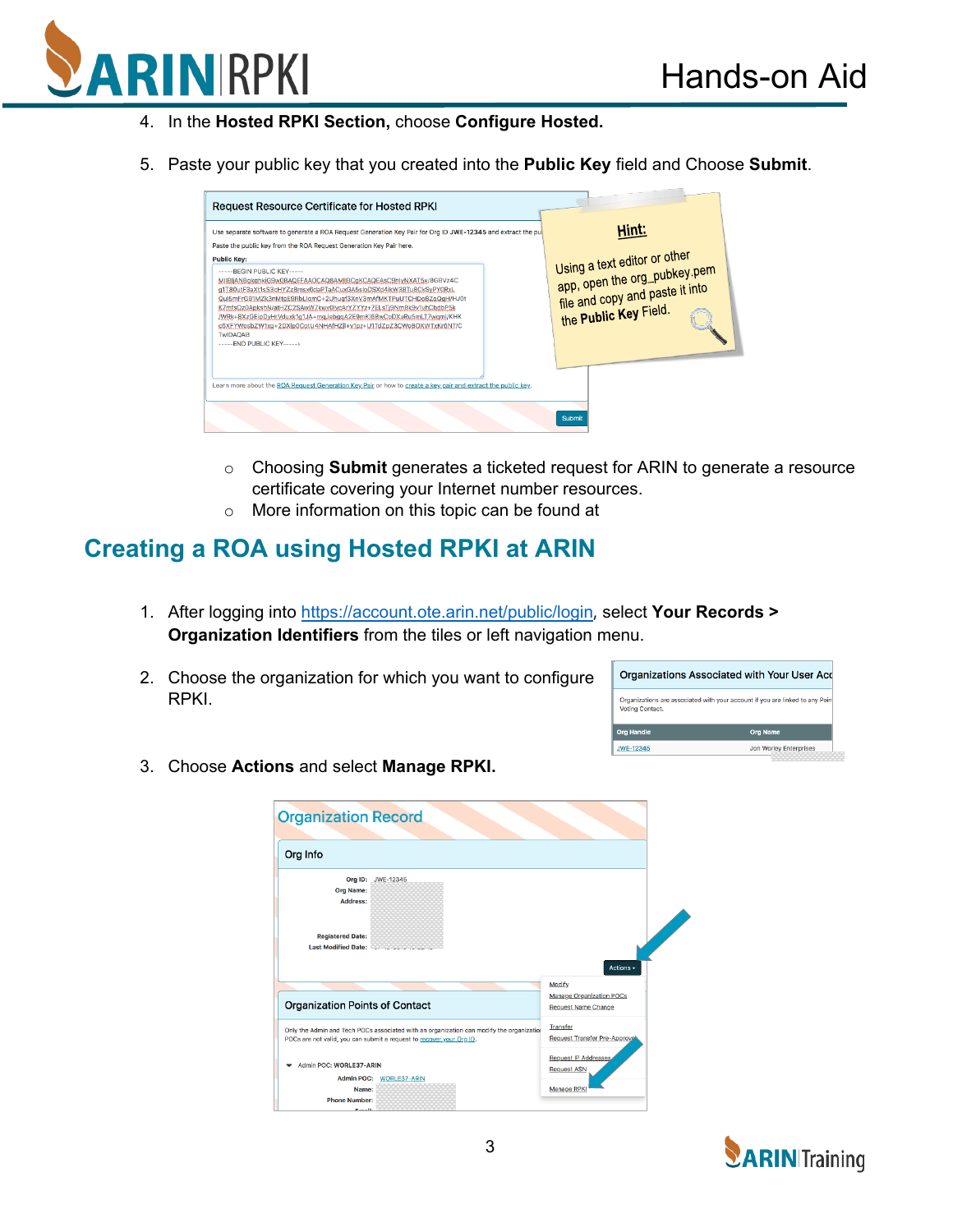

4. Select **Create ROA.**

| <b>Manage RPKI</b>                                             |                                                                                       |  |
|----------------------------------------------------------------|---------------------------------------------------------------------------------------|--|
| Org ID JWE-12345 is using the Hosted model of RPKI.            |                                                                                       |  |
|                                                                | Choose the item you want to access, or create a new Route Origin Authorization (ROA). |  |
| For more information about RPKI, visit Resource Certification. |                                                                                       |  |
| <b>Hosted Certificate</b>                                      | 07-15-2019                                                                            |  |
| <b>Last Updated:</b>                                           | <b>Current Certificate</b>                                                            |  |
| Certified Resources: 0 ASNs, 1 Net                             |                                                                                       |  |
| ROAs: 0                                                        |                                                                                       |  |
|                                                                | <b>Create ROA</b>                                                                     |  |

5. Select the tab corresponding to how you want to create and submit the ROA request: Browser-Signed (easiest) or Signed.

## **Browser Signed ROA Request**

1. Complete all the fields of the form.

| <b>Browser Signed</b> | Signed                                                |    |    |               |                          |
|-----------------------|-------------------------------------------------------|----|----|---------------|--------------------------|
|                       |                                                       |    |    |               | * denotes required field |
| *ROA Name:            | MY-ROA-NAME                                           |    |    |               |                          |
|                       | Any name of your choosing.                            |    |    |               |                          |
| *Origin AS:           | 12345                                                 |    |    |               |                          |
|                       | The AS Number you are authorizing.                    |    |    |               |                          |
| *Start Date:          | 07-15-2019                                            |    |    |               |                          |
|                       | The first date your ROA can be considered valid.      |    |    |               |                          |
| *End Date:            | $07 - 15 - 2029$                                      |    |    |               |                          |
|                       | The last date your ROA can be considered valid.       |    |    |               |                          |
| *Prefixes:            | 199,245,236.0                                         | 24 | 24 | 自             |                          |
|                       | <b>O</b> Add Prefix                                   |    |    |               |                          |
|                       | The prefixes you authorize to originate from this AS. |    |    |               |                          |
| *Private Key:         | orgkeypair.pem                                        |    |    | <b>Browse</b> |                          |

- 2. In a previous step, you created a key pair. Choose **Browse** and attach that key pair file.
- 3. Choose **Next Step**